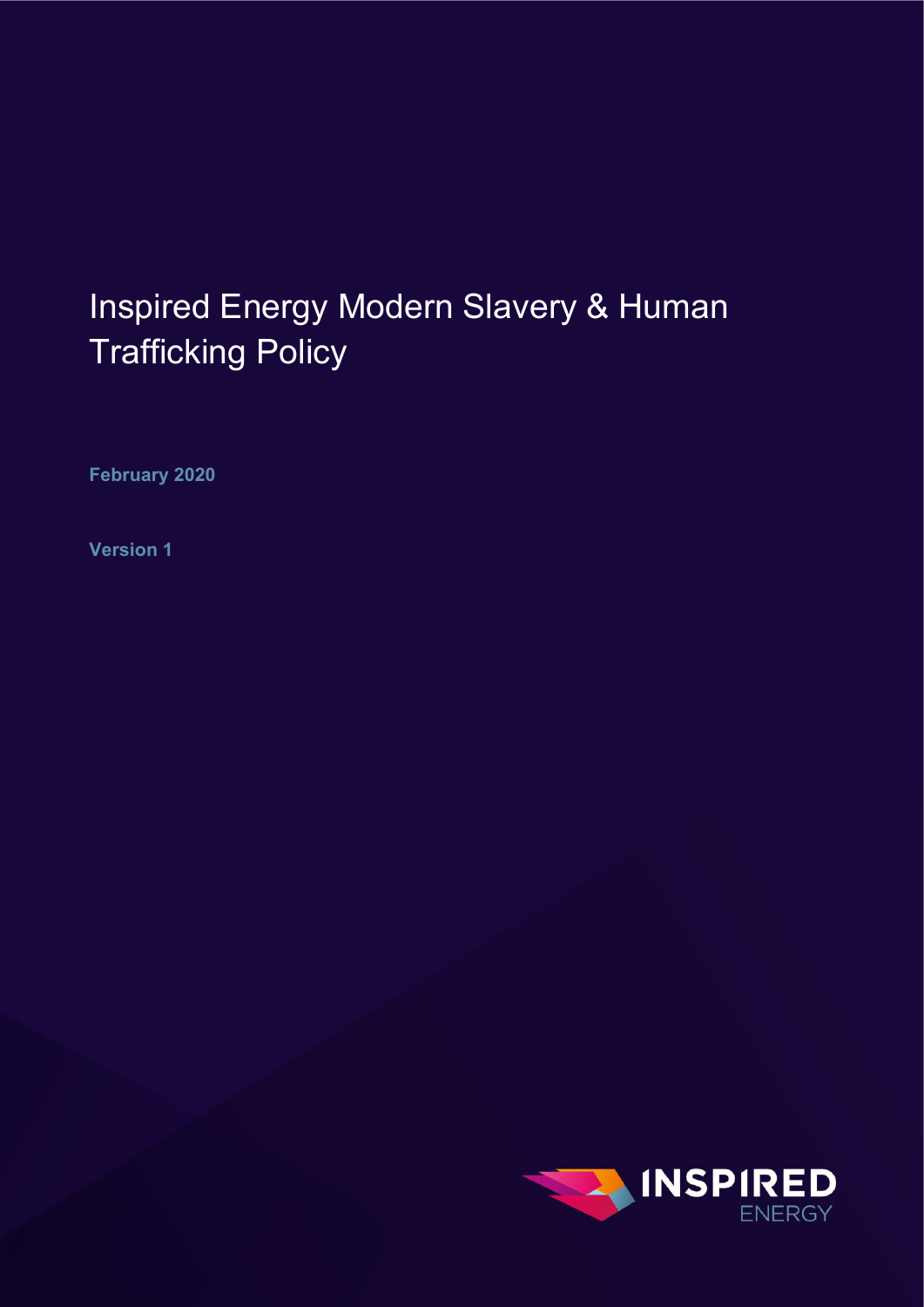

#### **Contents**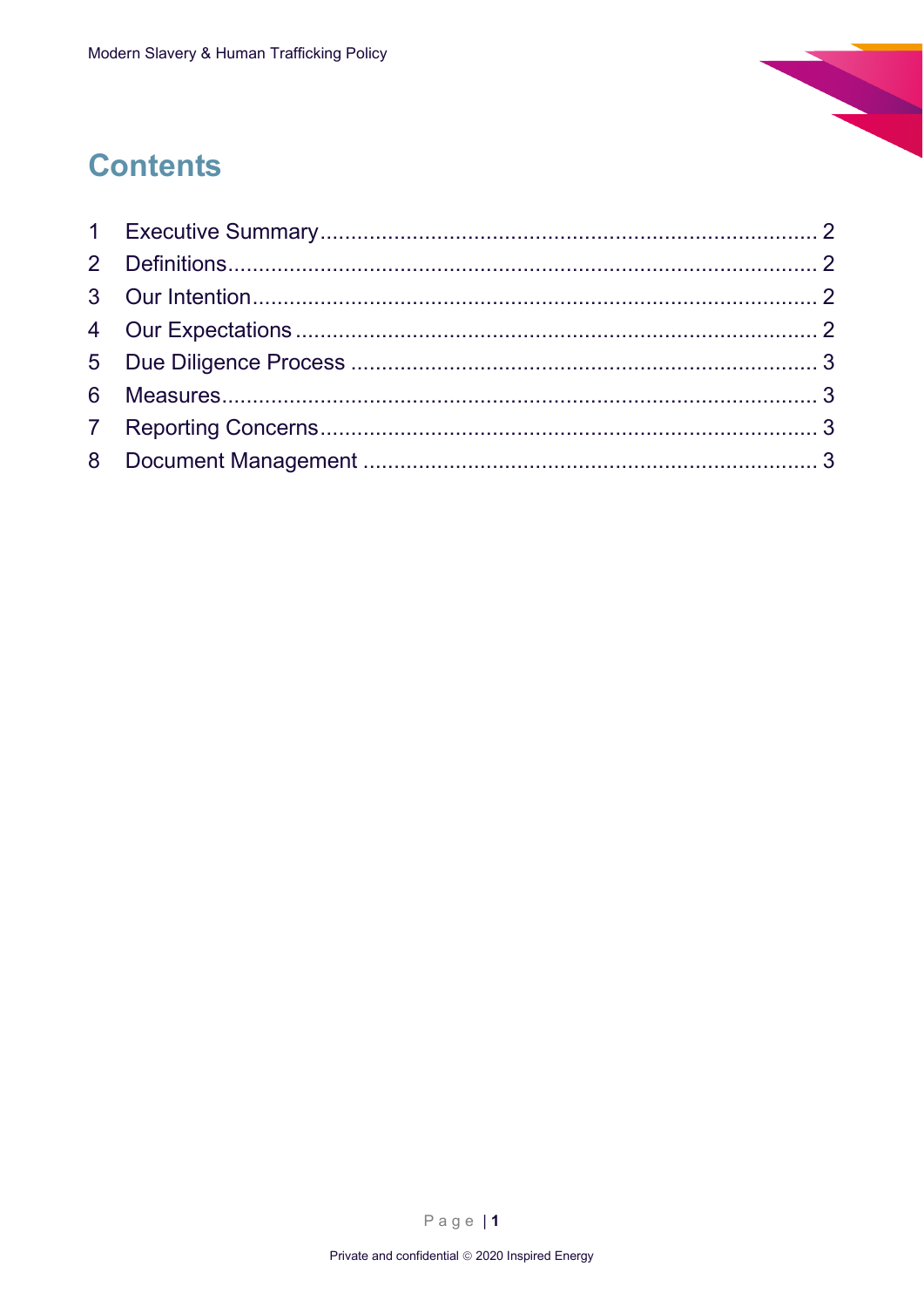

## <span id="page-2-0"></span>**1 Executive Summary**

We are committed to ensuring that our business, its direct supply chain and business partnerships are free of modern slavery and human trafficking and we will not hesitate to perform due diligence if necessary.

Any evidence or suspicion of the above occurring in any contact organisation or contact individual or group of individuals will immediately result in us submitting a report to the relevant authorities and suspending any interaction between ourselves and the party concerned until a satisfactory outcome has been reached.

We acknowledge our responsibilities in relation to tackling modern slavery and human trafficking and are committed to complying with the provisions of the Modern Slavery Act 2015.

We adhere strictly to the minimum standards required in relation to our responsibilities under all relevant employment legislation.

#### <span id="page-2-1"></span>**2 Definitions**

We consider that modern slavery encompasses:

- › Human trafficking.
- › Forced work through mental or physical threat.
- › Being owned or controlled by an employer through mental or physical abuse or the threat of abuse.
- › Being dehumanised, treated as a commodity or being bought or sold as property.
- › Being physically constrained or having restrictions placed on freedom of movement.

#### <span id="page-2-2"></span>**3 Our Intention**

We will not enter into a business relationship with any party which knowingly supports or is found to have involved itself in any aspect of the above, nor will we do so ourselves.

#### <span id="page-2-3"></span>**4 Our Expectations**

We expect all employees, agents, contractors, subcontractors, consultants, business partners and any other parties (including individuals, partnerships and bodies corporate) associated with us or any of our subsidiaries also to have zero tolerance towards modern slavery. We reserve the right to request access to the policies of all others in this regard.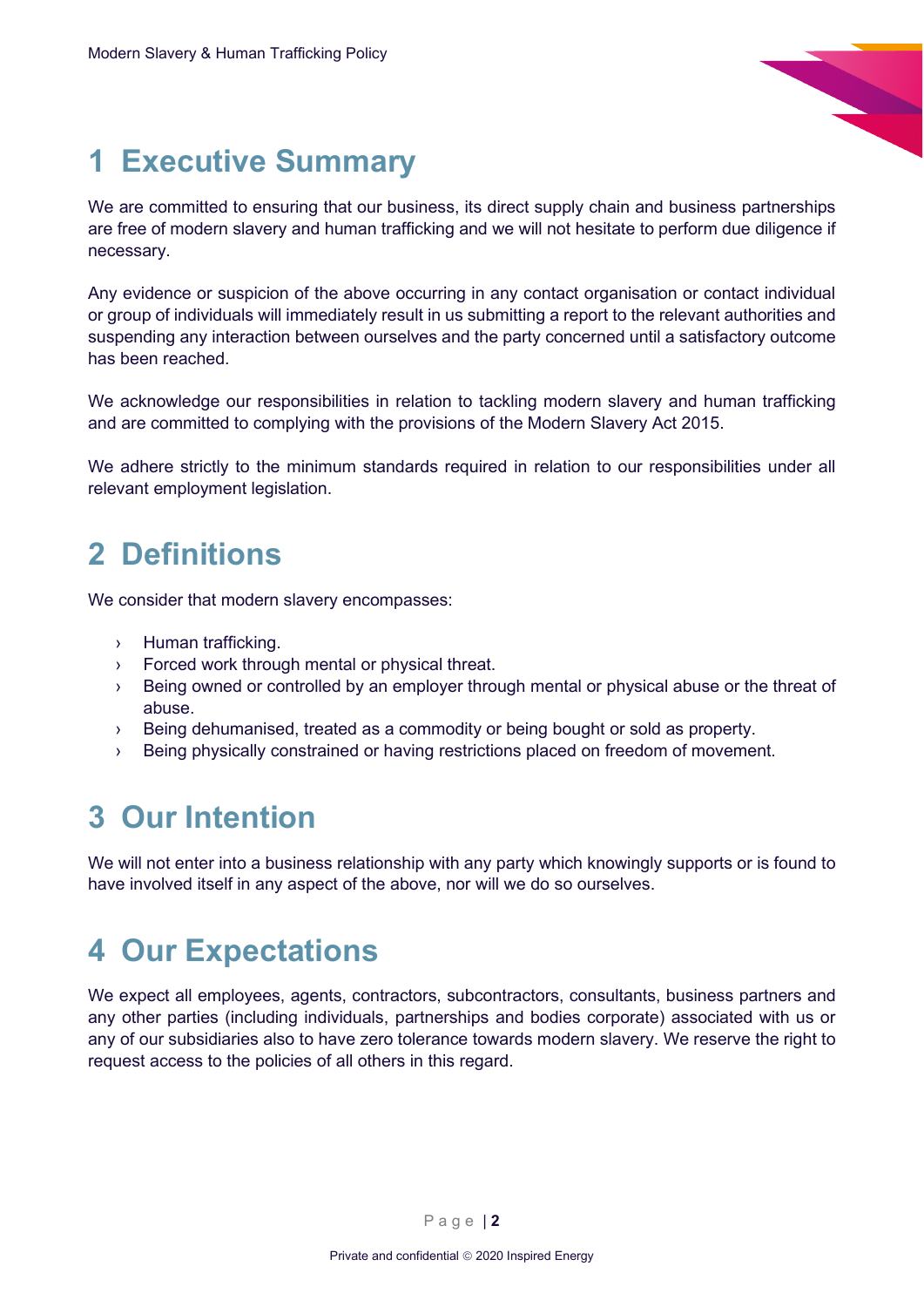

#### <span id="page-3-0"></span>**5 Due Diligence Process**

We ensure that modern slavery is not taking place in our organisation by taking the following steps:

- › We limit the geographical scope of our operations to the UK and Ireland.
- › Where possible we build long-standing relationships with local suppliers and expect these entities to have suitable anti-slavery and human trafficking policies in place.
- › We have a system in place to encourage the reporting of concerns.

#### <span id="page-3-1"></span>**6 Measures**

The following measures demonstrate our effectiveness in ensuring that modern slavery does not take place in any part of our business:

- › Right to work checks completed at recruitment stage and any suspicions by the interview panel regarding modern slavery documented and followed up.
- › Ensure minimum employment age is adhered to, in line with relevant legislation.
- › Always apply national minimum wage thresholds, in line with the relevant legislation.

## <span id="page-3-2"></span>**7 Reporting Concerns**

All staff are encouraged to report to HR any concerns or suspicions regarding modern slavery. Action is then taken in line with our legal obligations.

#### <span id="page-3-3"></span>**8 Document Management**

| <b>Version</b>         |                                  |
|------------------------|----------------------------------|
| <b>Date</b>            | February 2020                    |
| <b>Revisions</b>       |                                  |
| Next review date       | Review 12 months from above date |
| <b>Document author</b> | Donald Edgar                     |
| <b>Document owner</b>  | Nick Bell                        |